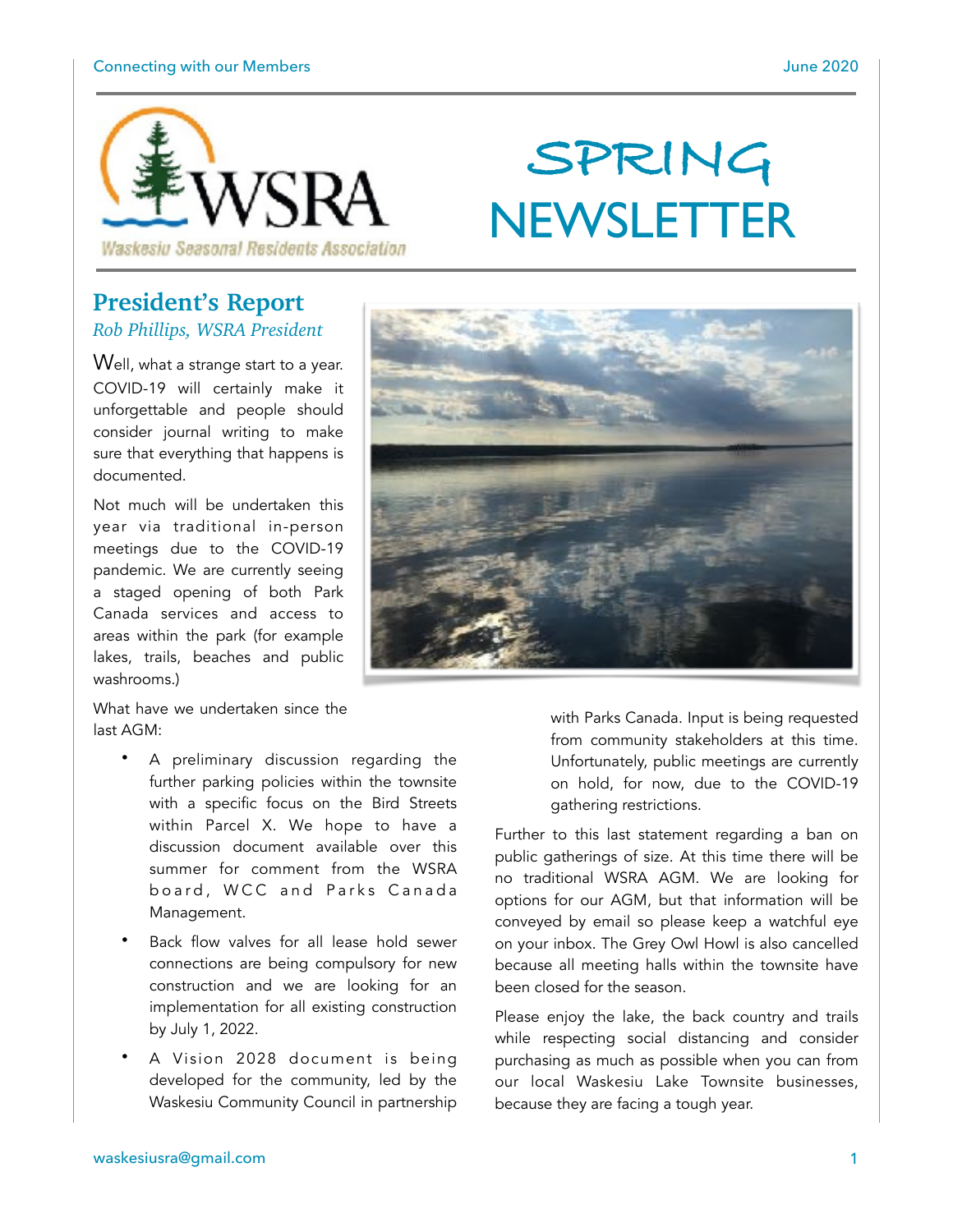# **WSRA Chairperson's Report**  *Herb Pinder Jr., WSRA Chair*

The role of the WSRA is to represent the interests of cabin and cottage owners. Invariably, the interests of those who actually reside in the park align with visitors, businesses, and hopefully employees of Parks Canada. In our role we work with Parks Canada, the Waskesiu Community Council, the Foundation, and the Chamber.

Our volunteer Board is comprised of nine people roughly equally represented by cabin and cottage owners. We separate the Chair and the President, with one from cabins and the other from cottages. Standing on the shoulders of those who have preceded us, we have become ever more involved in the affairs of our townsite and park in hopefully relevant and constructive ways. We appreciate the strong attendance at our Annual General Meetings which illustrates the importance of Waskesiu to most of us and provides both support and accountability for the WSRA.

We have been constantly advancing our governance practices. We are blessed in our townsite with an abundance of talented people, which is a segue to the issue of selection and election of Directors that gained considerable attention at last year's AGM.

In an endeavour to become more transparent, we revisited our selection and election of Directors processes, and plan to share the new proposal prior to our Annual General Meeting. Intended to be effective for the 2021 fiscal year, it will anticipate the opportunity for those who wish to participate on the Board to receive consideration; and further, if that person is not among those ultimately recommended, a further opportunity to present him/herself to the AGM. As always, ultimately the members determine the composition of the Board. The Directors want to continue presenting a diverse and experienced Board to the community, so we are always considering our informal skills matrix to identify the needs of the Board as it evolves over time.

The Board is appreciative of the feedback from the last AGM including mostly constructive follow-on letters. We are considering options for our AGM, currently proposed for July 19th, within public health regulations designed to protect against the spread of COVID 19. Watch your email for information regarding the meeting.



# **Parks Canada**  *A word from the Superintendent Cal Martin,*

# *Superintendent Northern Prairies*

Despite the extraordinary circumstances of this spring with the COVID-19 pandemic, it is indeed a great pleasure to welcome everyone back to Waskesiu Lake for another season.

I enjoyed meeting many of you last summer upon my arrival and look forward to working with you into the future, now that it's official I am staying!

Over this past fall and winter, and now into the spring and summer, my staff and I continue to advance new projects that we trust will continue to enhance your enjoyment of Prince Albert National Park. The following information provides you with some important updates.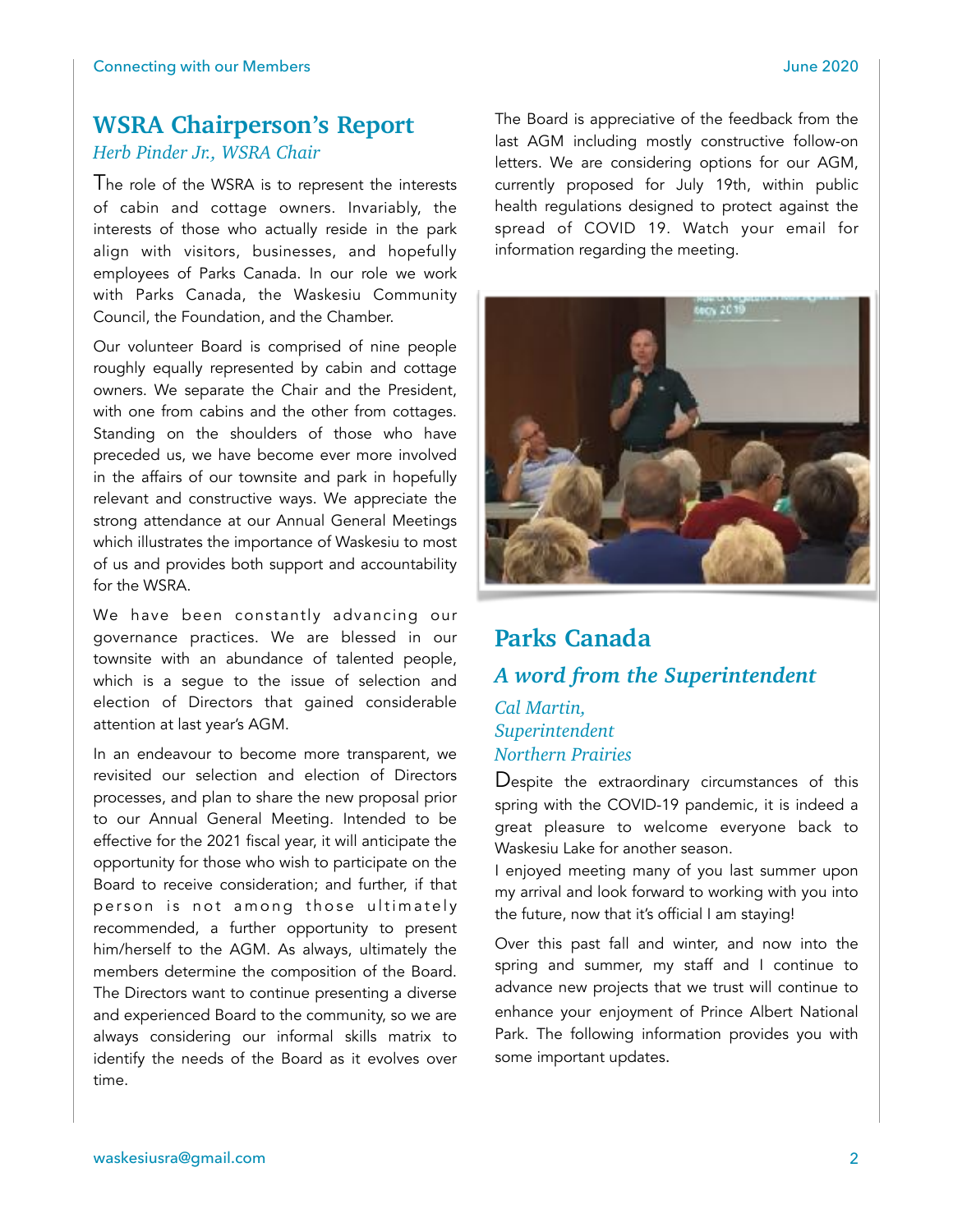As you settle into summer, please remember to follow all guidelines from health authorities, such as proper social distancing, to ensure a safe visit.

Have a wonderful summer!

## *Townsite News*

#### *Beach House Replacement*

Construction of the new beach house on Waskesiu's main beach started in September 2019 and will be completed early this summer. This new facility will meet current industry standards and visitor needs.

#### Yard Waste Collection in Waskesiu

Did you know that the collection of yard waste in Waskesiu is governed by a Yard Waste Directive which is agreed to between Parks Canada and the Waskesiu Community Council? Copies are available from the Parks Canada townsite office.

The collection of yard waste is an important task that takes significant staff resources to complete. As you can see from the photo below, when residents do not follow the yard waste directive even more staff time and equipment is required.



Do not pile anything next to or nearby to the waste bins located anywhere in Waskesiu. This creates a public safety hazard, hinders the collection of garbage from waste bins and consumes staff time which prevents them from addressing other priorities. Let's work together to keep Waskesiu safe and beautiful for all.

Further restrictions or changes to yard waste collection may need to be considered if residents are not complying with the Yard Waste Directive.

#### Construction Waste

Construction waste from small projects (example: replacing a window or a deck board) can be disposed of in the 40-foot roll-off bin located at the recycling depot area.

What is accepted?

- Small project construction waste such as windows and frames, deck boards, dry wall, carpet, treated and non-treated scrap wood
- Bed mattresses and household furniture (sofas, tables, chairs)

What is not accepted?

- Propane tanks, gas, fuel, oil, solvent products, paint containers (empty or with paint), fluorescent tubes and batteries
- Household appliances such as washers, dryers, refrigerators, freezers, stoves, microwaves and water heaters
- Electronic equipment and electric wire
- Concrete and rocks
- Dead animals
- Brush and leaves must be taken to the staging area
- Refundable cans and bottles, cardboard boxes, office paper and newspapers, clean plastic containers, milk jugs, sheet plastic, metal – deposit these items in the appropriate recycle bins
- Household garbage this should be bagged and placed in garbage bins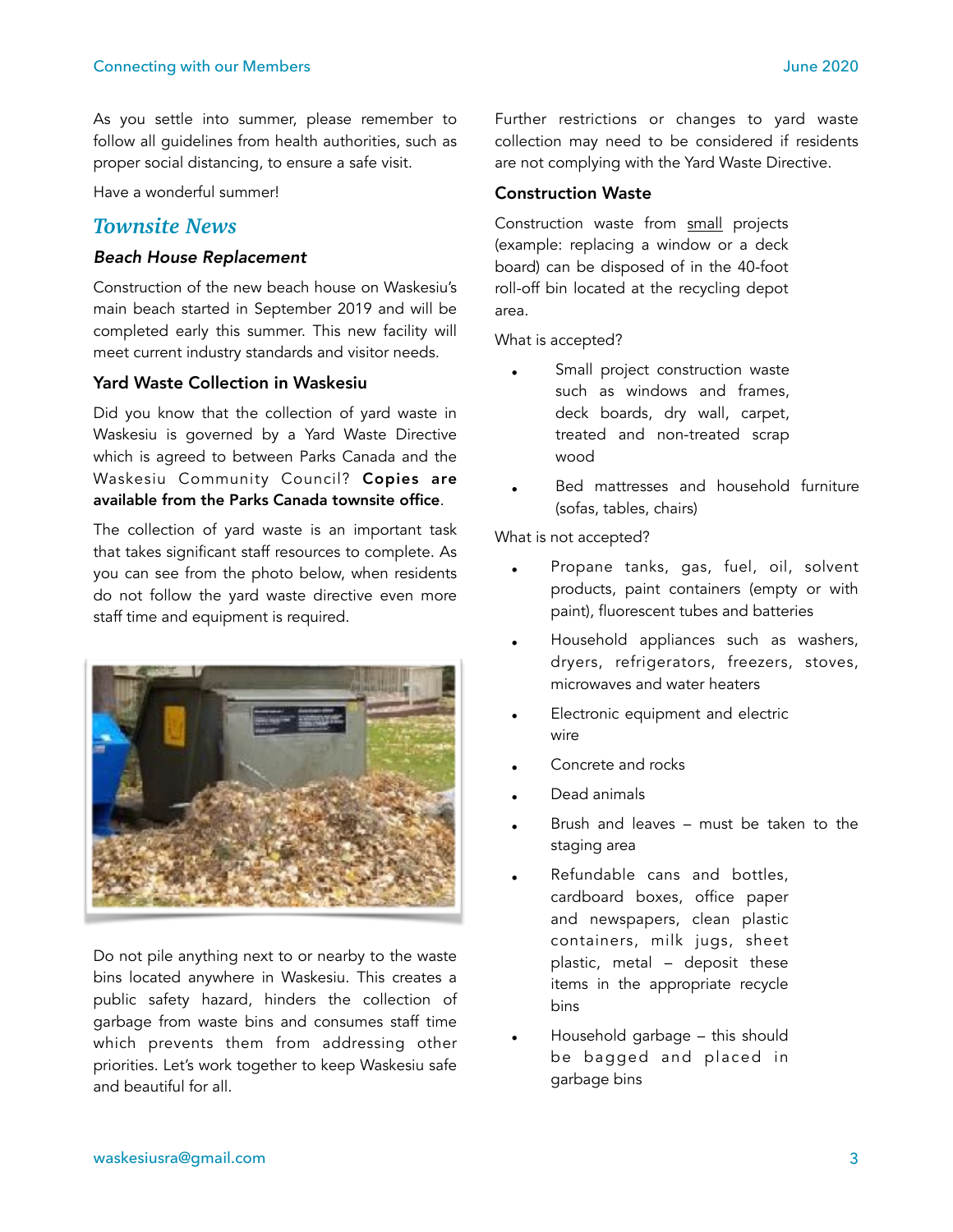For DDT (a pesticide) or other questionable hazardous materials, please the contact sanitation supervisor at 306-663-4548 to arrange drop off at compound

If you are issued a building permit, this may constitute a large amount of construction waste. It is the responsibility of the permit holder to haul or make arrangements to have the contractor haul the construction waste to a certified landfill site as specified on the permit.

#### Back-flow Preventer Valve Requirement

Sewer backups in Waskesiu cost Parks Canada and Canadian taxpayers significant funds to remediate damaged property. These funds could be spent on other priorities to benefit residents and visitors.

To reduce the potential for sewer backups in the future and reduce unnecessary cost, all residences and commercial businesses are required to have a backflow preventer valve by July 1, 2022. Any associated costs for the installation rests with the resident/commercial operator.

If a building does not have a backflow preventer valve by July 1, 2022 and a water or sewer backup occurs, compensation to remediate any damage will not be provided.

A plumbing permit to have a backflow preventer valve installed is required and can be obtained from the townsite office. The cost of the permit is waived between 2020 and July 1, 2022, the deadline for having the valve installed.

#### Waskesiu Waterfront Update

As you may know, the dock located at the breakwater reached the end of its life span and was removed in 2019. To improve the short-term mooring area between the breakwater and the buoyed swimming area, Parks Canada is purchasing small finger docks to attach to the breakwater to enable boaters to board and disembark vessels.

#### Wildfire Risk Reduction Update

Parks Canada takes wildfire seriously and is taking preventive measures to reduce the risk of potential wildfires to Waskesiu and neighbouring communities. The continued development of a strong wildfire risk reduction strategy with its supporting projects is essential to ensure public safety, enhance visitor experience, and protect natural and cultural resources.

One such project this past winter saw an area of densely grouped mature spruce trees and underbrush near the Red Deer Campground and Baker's Waskesiu Bungalows thinned to reduce the risk of wildfire. This freshly opened forest canopy is providing new habitat for songbirds, elk and deer and the growth of new and more diverse plant life.

### Help protect Waskesiu from Wildfire – **FireSmart**

FireSmart is a nationwide program designed by firefighting agencies to help protect people, infrastructure and surrounding lands from wildfire. Be proactive, be practical, and be FireSmart!

- Remove piles of sticks, dry leaves and fallen trees around your home
- Clear gutters, eaves and vents
- Keep windows clear
- Trim trees
- Keep porch and decks clear or screened
- Screen or seal all soffits.
- Take care of your lawn; keep sprinklers handy

Visit FireSmart Canada to learn how to assess your property.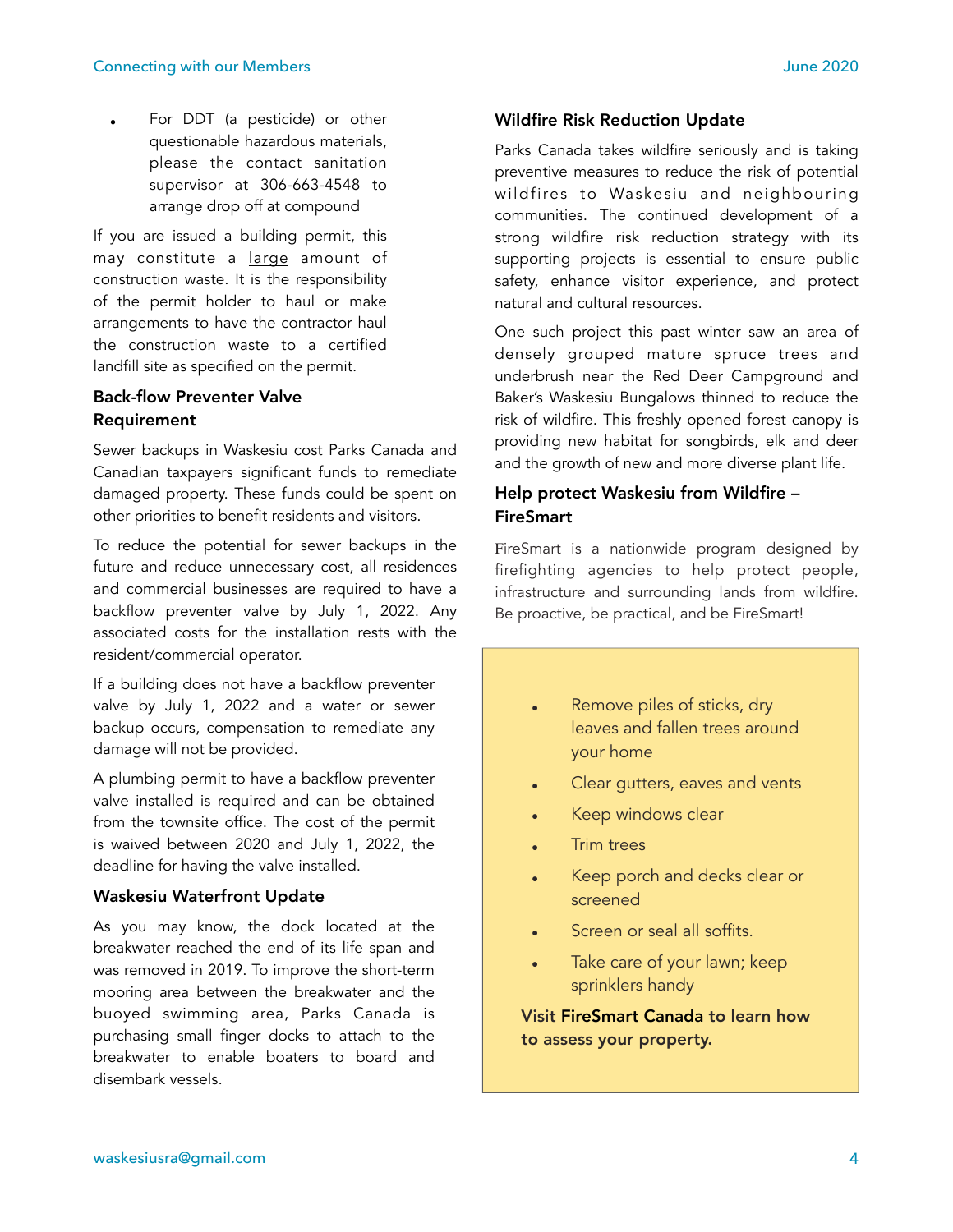#### Prescribed Fire Program Postponed

Prescribed fire is used to restore or improve the health of the environment for plant and animal species alike. Annual monitoring of wildfire and prescribed fire activity in the park determines when and where a prescribed fire could be used.

Since 2006, the Waskesiu Community Fuel Break prescribed fire has been carried out nearly every spring along the southern boundary of the Waskesiu Community Fuel Break to help protect Waskesiu from wildfire.

Due to COVID-19, plans for this prescribed fire have been postponed and will be implemented at a future date.

## *Conservation News*

#### Bears

With every crisis there is opportunity. While the current pandemic is of a serious nature, park staff are hoping to make one impact of the social distancing measures into a positive thing for bears.

Given the reduced number of visitors to the park this spring, and with no camping and limited picnicking until early summer, park staff are hoping that there will be fewer smells and food sources to attract bears into town and campgrounds.



Thus we are asking current residents of Waskesiu to be help reduce bear attractants by:

- Placing all garbage and recycling into appropriate bear-proof containers
- Cleaning your BBQs as soon as they are cool, and remove and clean out the grease trap/pan
- Not feeding birds, squirrels or other wildlife. Food for small animals is food for large ones.
- With your help we can take this time to keep bears wild, and even "untrain" some bears who may have learned some bad habits last year.



## **Waskesiu Community Council**

*Jim Kerby, Chair of the Waskesiu Community Council* 

Greetings to all WSRA members from the Waskesiu Community Council. Thank you for, once again, letting us be part of your annual Newsletter.

From its inception in 2002, the Community Council has been formally recognized by Parks Canada Agency as "the voice of the Waskesiu community". The Community Council is currently comprised of five (5) Councillors - Jim Kerby (Chair), Robert Phillips (Vice-Chair), Jennifer Wood (Secretary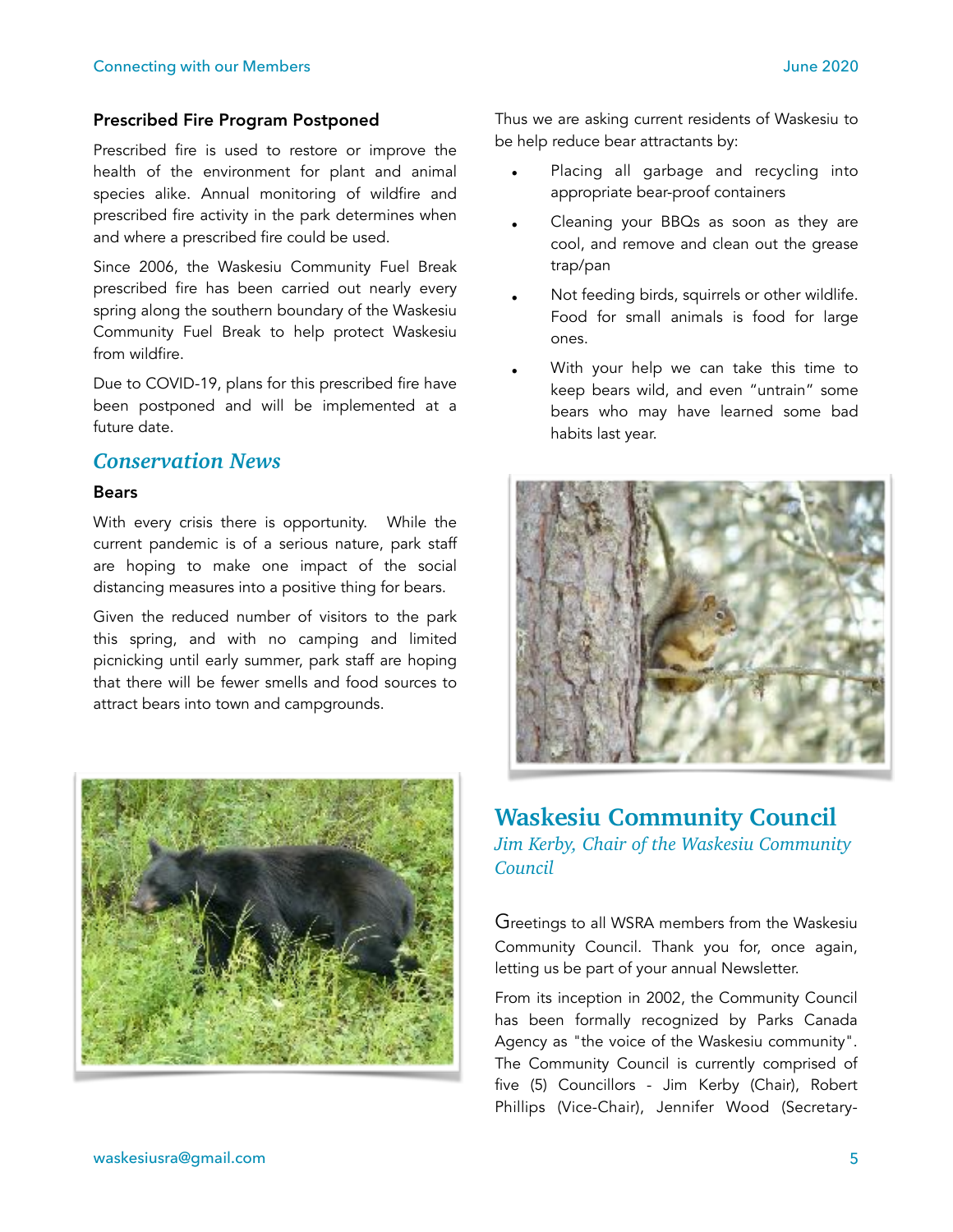Treasurer), Bryan Matheson, and Bentley Crozier. Noreen Matthews, our talented Administrator, continues to be a valuable member of our team as well.

## Waskesiu Foundation & Waskesiu Recreation Association

The Community Council is the sole member of the Waskesiu Foundation, which celebrated its 20th year in 2019. The Waskesiu Foundation has been a tremendous success, and last year surpassed \$3 million of funds raised for the benefit of our community. As our new Superintendent Cal Martin stated shortly after his arrival in the Park, it is simply impossible to spend time in this community and not see the positive impact the Foundation has had on Waskesiu.

As of last fall, the Community Council also became the sole member of the Waskesiu Recreation Association ("WRA"), by agreement among the Waskesiu Chamber of Commerce, the WRA, and the Community Council. Thanks to the success of Little Al's Mini Golf – which opened on July 1st, 2018 the WRA will be spending \$30,000 this year towards the "Waskesiu Recreation Area Renewal Project" – including the new multi-use Sport Court and the other improvements to the recreation area identified in the 2015 Stantec "Master Plan". Parks Canada is currently dealing with environmental remediation work on site, after which the new Sport Court can be installed. By this fall, a significant number of improvements to the recreation area will be in place that will benefit our community for years to come.

#### Community Council – 2020 By-Elections

As the result of two resignations in 2019 (Councillor Nancy Wood Archer and Councillor Darryl Fox), there are a set of By-Elections planned for this summer. In that regard, Council sincerely thanks both Nancy and Darryl for their service to our wonderful community.

Detailed information regarding the 2020 By-Elections is available on [waskesiu.org,](http://waskesiu.org/) but a basic outline is as follows:

- Nominations are now being accepted for two (2) Council member positions on the Waskesiu Community Council – one for the 'Permanent Residents Representative', and one for the 'Business Owners Representative'
- These positions are for 1 year (of a remaining 3-year term)
- Nomination packages can be obtained from the Park Administration Office (Visitor Center) once it reopens, or on-line at <https://www.waskesiu.org/community-news>
- Completed Nomination Forms must be received:
	- o By mail by Friday, July 3, 2020 (addressed to the Returning Officer, c/o Waskesiu Community Council, Box 203, Waskesiu Lake, SK, S0J 2Y0); or
	- o In person by 4:00 pm on Friday, July 3, 2020 at the Park Administration Office (Visitor Center) in Waskesiu
	- Election Day is Saturday, August 1st, 2020

If you are interested in running for Council, or know someone who would be a great candidate, please consider getting a nomination form filed. If you would like more information, please contact any member of Council or our Administrator (Noreen Matthews).

## "Waskesiu Vision 2028" – Your Ideas Enhancing our Community



Waskesiu Back in 2013, the Community Council initiated an important strategic planning process for Waskesiu called "Vision 2020 &

Beyond". Our goal was to develop a "shared vision" for our community – in an effort to articulate how Waskesiu should "look and feel" by the year 2020. As part of that visioning process, the Community Council sought input from, and encouraged increased communication among, all of the key stakeholder groups in Waskesiu.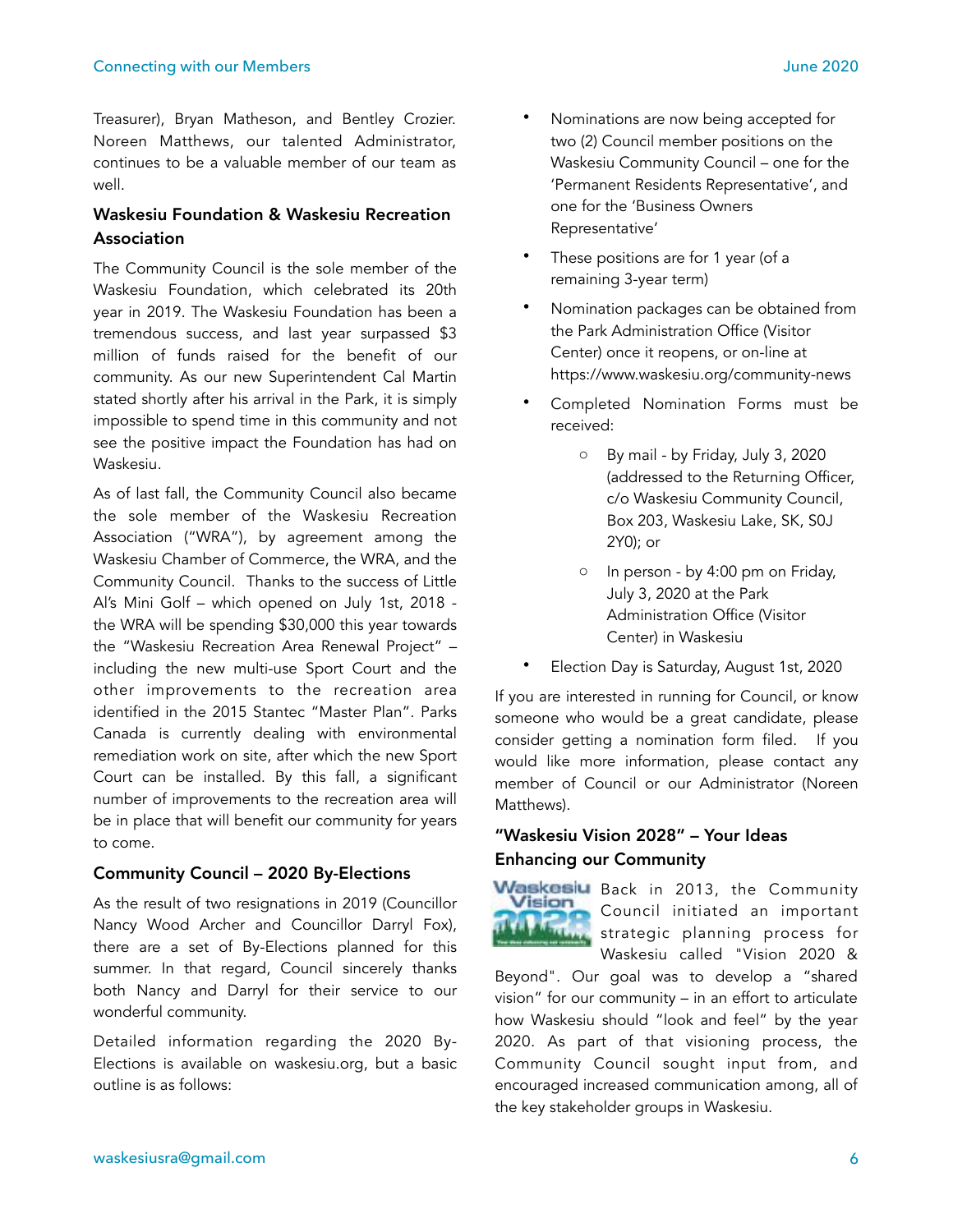That strategic planning process resulted in a "Community Action Plan" for Waskesiu. Over the last 7 years, many groups have collaborated to help make the vision outlined in that Community Action Plan a reality. By all accounts, the process has been a great success.

But, as they say, "time flies", and now 2020 is here. As such, the Community Council has renewed the strategic planning process – now re-branded as "Waskesiu Vision 2028". (The year 2028 has been chosen because August 10, 2028 will mark the 100th anniversary of the official opening of Prince Albert National Park by Prime Minister Mackenzie King.)

Two very successful "Waskesiu Vision 2028" planning meetings have already taken place between the Community Council and representatives of Parks Canada. Council had planned to host a "Community Leaders Roundtable" session on May 16, 2020 in Waskesiu – but that event was cancelled due to the Covid-19 pandemic. Instead, all key stakeholder groups have been asked to complete, and submit to Council, a "Waskesiu Vision 2028" work sheet by June 30th. Council will compile the information obtained and arrange for a meeting of key stakeholders – hopefully later by early fall this year. By the summer of 2021, a community open house will be arranged to obtain input from the entire community, before completing the new community action plan for Waskesiu.

Community Council is pleased to again be working in conjunction with Parks Canada Agency, the WSRA, the Waskesiu Foundation, the Waskesiu Chamber of Commerce, the Waskesiu Recreation Association, the Waskesiu Heritage Museum, Friends of the Park, the Waskesiu Golf Club, and other key stakeholder groups – as we collectively work to enhance the Waskesiu experience.

We urge you to learn more about this important initiative. Please provide your ideas to make Waskesiu an even better place for you, your family, and for the generations that follow. You can contact the WSRA President (Rob Phillips), any member of



Council, or visit [waskesiu.org](http://waskesiu.org/) (and look for "Waskesiu Vision 2028") for more details.

#### Waskesiu.org – Waskesiu's #1 Website

Our [waskesiu.org](http://waskesiu.org/) website, hosted by the Community Council, continues to be the most widely used online site for those seeking information about Waskesiu.

An update of our website was funded last year by Waskesiu's five premier hoteliers, and the Waskesiu Chamber of Commerce, using funds raised through destination marketing levies. Council would like to sincerely thank the Chamber, and the premier hoteliers, for agreeing to apply those funds for the benefit of the community.

Please visit [waskesiu.org](http://waskesiu.org/) regularly to find out what is happening in your community. Our website is mobile friendly – making it easy for you to take a bit of Waskesiu with you wherever you go.

#### The Last Word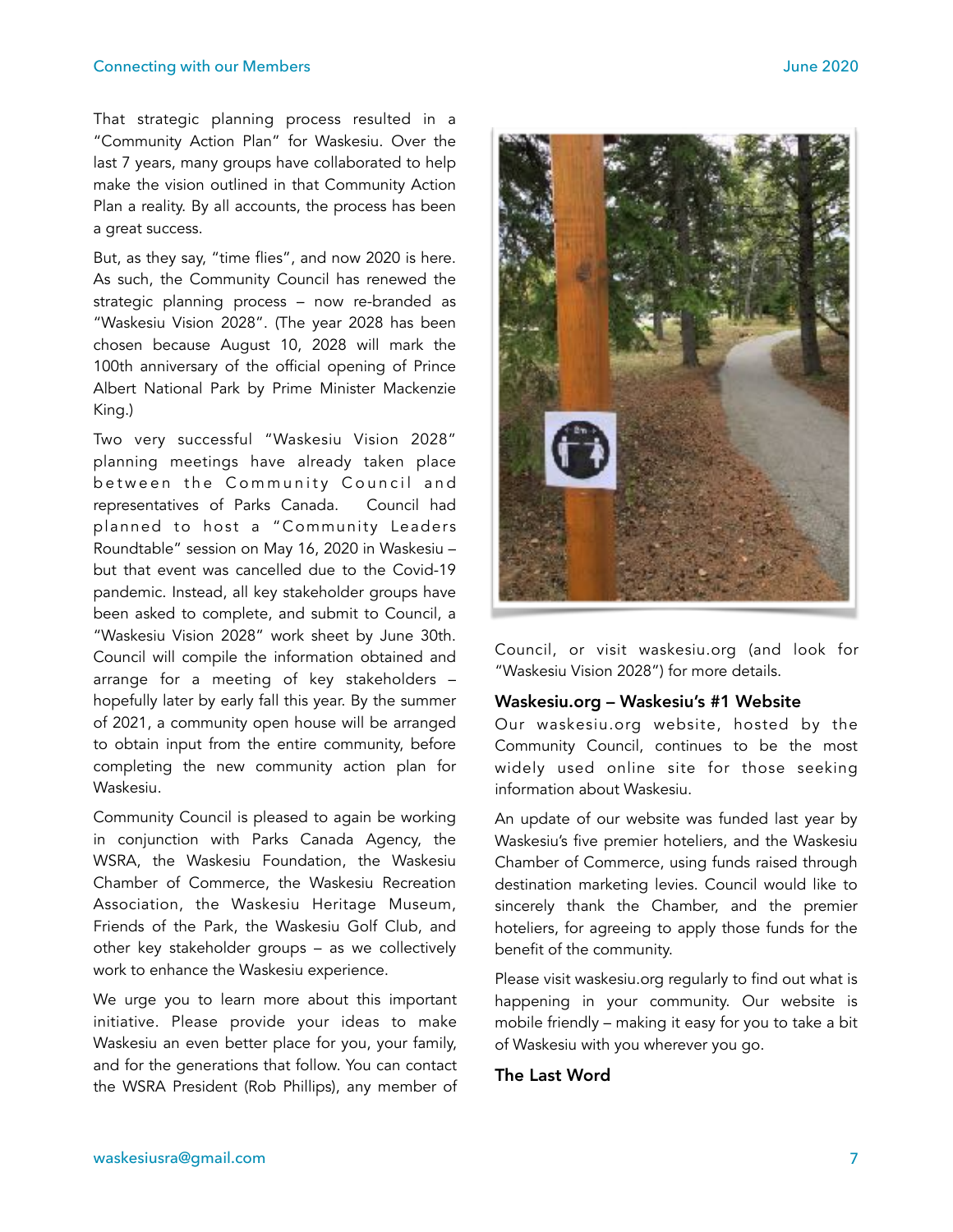#### Connecting with our Members June 2020

In closing, the Community Council extends its sincere thanks to the WSRA for all of your great work on behalf of Waskesiu, and for your past and ongoing support of our Council.

Due to the Covid-19 pandemic, this year is already unlike any we have ever experienced. That said, there is always something good that comes from facing (and overcoming) life's challenges. We know that our community will come through this by working together. As always, we encourage all WSRA members to continue to share your views with the Community Council on how to enhance the Waskesiu experience now, and for generations to come.

Have a great summer everyone, and stay safe as you enjoy the great outdoors in "Saskatchewan's playground".

# **The Waskesiu Foundation**

#### No Show Beach Bash

At this time, we're usually busy planning our summer events like the Sipping Social. It's great getting together over food & drinks to catch up on the latest news and raise funds to support the community. Last year's Sipping Social net proceeds of \$35,766 were directed to the Recreation Area Renewal project which features the multi-use sport court. Unfortunately, we can't gather for in-person events so we've cancelled the Sipping Social in July. Cancelling the Sipping Social makes this year different. Read on.

The lawn chairs are in place, the coolers are filled with ice. The sun is shining and the lake is like glass. We're all set to host the 2020 No Show Beach Bash. You're invited...but please do not attend!

When life gives you lemons, make lemonade. We might be apart, but you can still support the Waskesiu community. The No Show Beach Bash is the best time you've never had. Participate wherever you are. What's your excuse for not attending? (see illustration)

To take part, [donate today](https://www.waskesiufoundation.ca/donate-now.html) or use the Donate Now button on any page at [waskesiufoundation.ca.](https://www.waskesiufoundation.ca/home.html) You'll receive a full tax receipt for your gift. It will support recreational, social, cultural and environmental activities that enhance the Waskesiu experience. If you like, call us at (306) 280-5029 and we'd be happy to hear your excuse over the phone.

Best of all, we have a sweet surprise in store for you. For a [donation](https://www.waskesiufoundation.ca/donate-now.html) of any amount, we'll send you our recipe for the best caramel popcorn you've ever tasted. We've featured this treat at the Sipping Social and it disappeared faster than we could refill it. It's full of sugary, gooey caramel that'll satisfy your sweet tooth many times over. Trust us – it's worth the calorie count. We'll even include the tips & tricks that make the best batches, though we still hide those little tidbits from relatives who ask for the recipe ;)



#### Sport Court Soon

Thanks to your generous support last year, we have the resources to continue our partnership with the Waskesiu Recreation Association to significantly upgrade recreation opportunities for all. The highlight of this phase is a multi-use sport court. Look forward to a redevelopment of the lawn bowling green, thanks to support from the Hesje family. A new picnic shelter, new pathways, and benches are coming too. Construction will continue throughout the summer.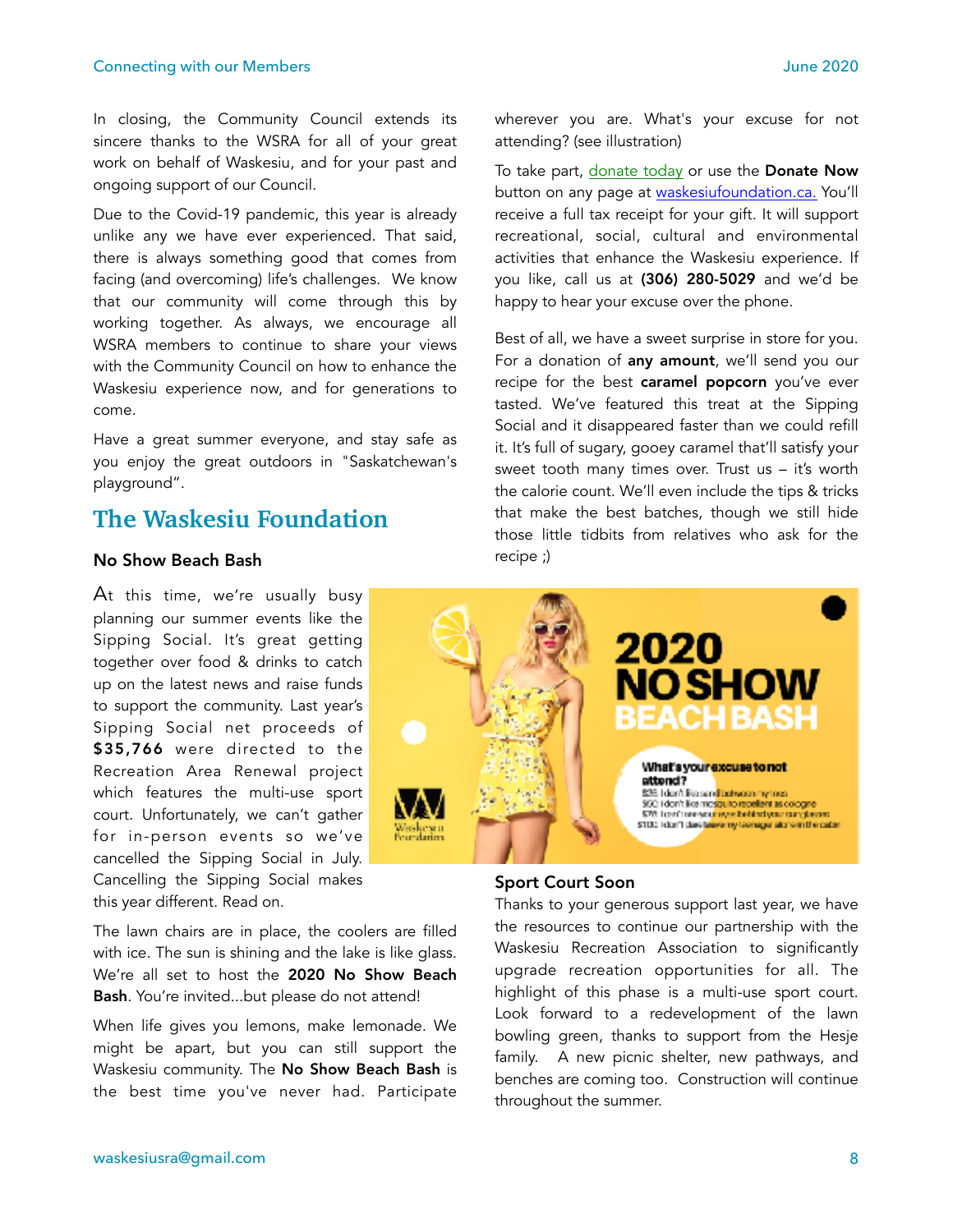When restrictions allow, be sure to boat, walk, or cycle to the new all-season camp kitchen at the former warden station on Crean Lake. The view alone makes the trip worthwhile. Not only is there a multi-season camp kitchen, but there is a complete day-use area with fire pits, picnic tables, and pit toilet. Completed in partnership with Parks Canada, we are proud of this facility. We are thankful for support from Peter and Gordon Surkan who sponsored the camp kitchen in memory of their parents.

#### Changing Faces

Our volunteer board exchanged two directors this winter. Thank you to Charmaine Wintermute, who retired from the board in February. Joining the board is Diane Phillips. Diane is a long time Waskesiu cabin owner who admires what The Waskesiu Foundation has accomplished and is excited to contribute to its future. She has already participated in virtual board meetings and we look forward to having her on board for more.

#### Spring Cleaning

Do you have a bunch of empty beverage containers building up in your garage during social isolation? As of Sarcan's June 15 re-opening, clean out your garage AND help make Waskesiu a better place. Use the Drop & Go program at any Sarcan location to donate your recycling proceeds to us at the Waskesiu Foundation. Put plastics, cartons and aluminum cans into bags, put glass beverage containers into boxes. Don't forget to include milk containers! Avoid line-ups by going to the Sarcan Drop & Go terminal and follow the directions on the screen. Type wfi (not case sensitive) when prompted to enter the group phrase.



#### Stay in Touch

*Be informed by subscribing to our eNews. Use the [contact form](https://www.waskesiufoundation.ca/contact.html) on our website to sign up. If email isn't your thing, follow us on [Facebook,](https://www.facebook.com/WaskesiuFoundation/) [Instagram](https://www.instagram.com/waskesiufoundation/) and [Twitter.](https://twitter.com/waskesiufound)* 

# **Waskesiu Recreation Association**

#### *Simone Kerby, Director*

Welcome back to a very different summer in Waskesiu! The Waskesiu Recreation Association Inc. (the "WRA") is a volunteer led, Saskatchewan nonprofit organization. Our mandate is to provide – in collaboration with our community partners – quality recreation and cultural activities, social events, and recreational facilities that benefit Waskesiu visitors and residents.

#### Events

Summer 2020 will be like no other. The Covid-19 pandemic has had a massive negative impact on the annual events and festivals that the WRA traditionally hosts. As the pandemic unfolded, it became clear that we had to cancel all our annual events, namely, Canada Day, the Children's Festival, the Beach Bums Ball, ArtFest, Waskesiu Lakeside Music Festival, and the planned revival of the Ladies Diamond Dinner. Hopefully you will join us next year when we will make up for lost time.

#### Recreation

The recreational activities offered at the WRA are also affected by Covid-19. The health and safety of our customers and staff is of paramount importance and, as such, we will undertake all necessary precautions to ensure a safe way to participate in our recreational offerings once they are permitted by health authorities. Until further notice, there will not be any drop in pickle-ball, tennis lessons, and social distancing measures will be enforced at our mini golf with longer wait times between groups of players. Access to the Recreation Office will be limited to staff only; registration for tennis, pickleball, and mini golf will all be at the mini golf starter shack. Wherever possible, we request you make payment by debit or credit, not cash. You can follow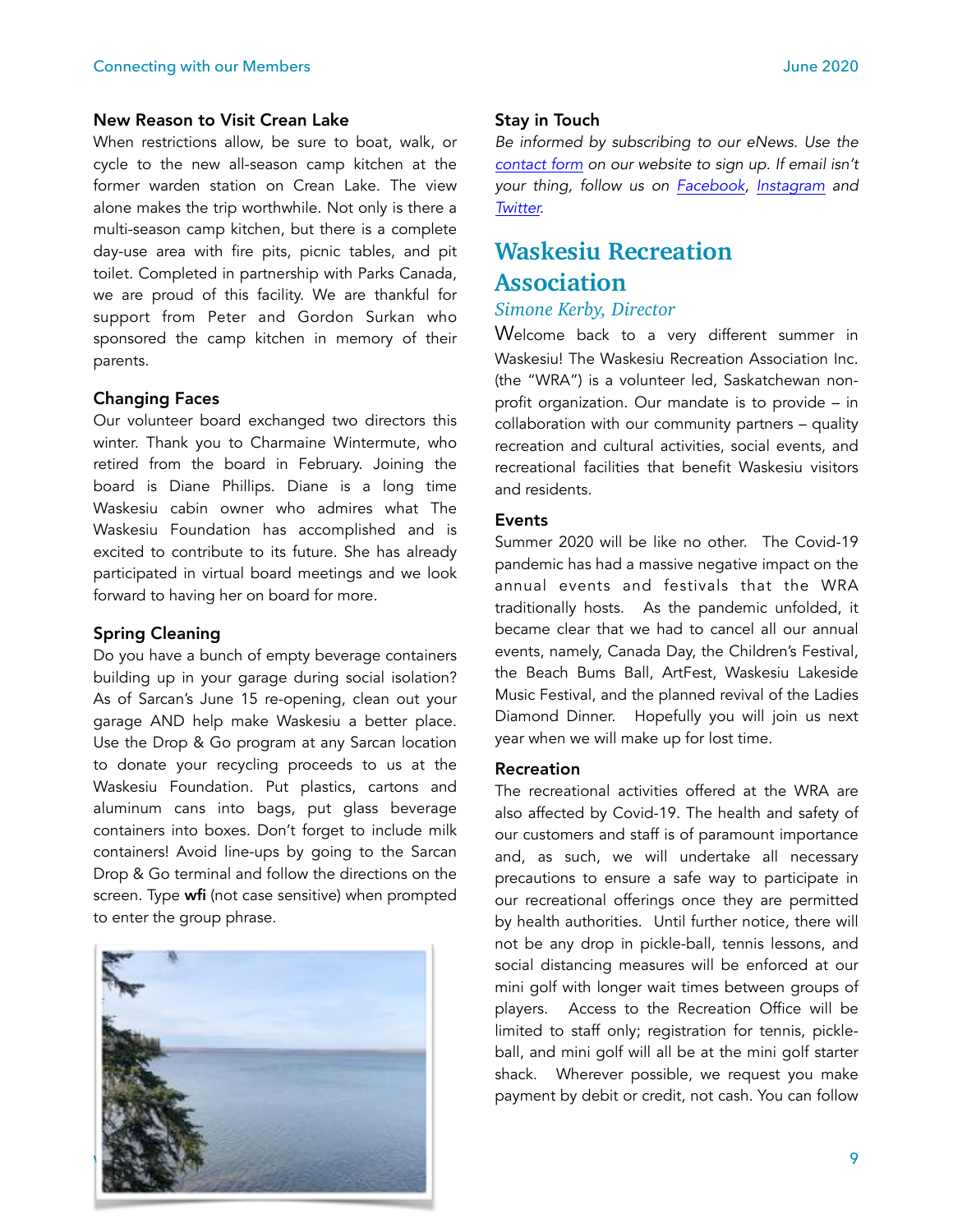updates on www.waskesiu.org for more information on opening dates and new protocols for the courts and mini golf.

Over the past 2 years, we have had rave reviews about our nature themed mini golf course, and we hope you will bring your friends and relatives to play a round when we reopen. Fees have remained the same as when we opened in 2018, but the best deal for locals is to purchase a '10 pack'. You will definitely get your money's worth!

In addition to the cancellation of events, reduced days of operation for our tennis courts and mini golf means a tough year ahead for the Waskesiu Recreation Association. Revenues will be down significantly. As a way to support the ongoing work of the WRA, please consider purchasing a season pass. Plus, individual and family passes are a great deal! Stop by the mini golf starter shack for more details. We will have reduced staff this season, so please be patient if it takes a few minutes for us to get to you.

Unfortunately, the Gordie Howe Memorial Fitness Park, which has been a great addition to the recreation area, is not available for use. We are unable to enforce physical distancing and perform enhanced disinfecting, so the area will likely be roped off for the entire season. We know many of you will miss access to the fit-park, but we ask you to respect the situation by not attempting to use the equipment, or asking staff for permission to use it. We hope that the trails and bike paths, where you can maintain physical distancing, will help you with your fitness goals.

#### Recreation Renewal

Even with all the new restrictions, the recreation area will still be a hub of activity this summer. You will likely have noticed that the trees along Montreal Drive have been removed. The trees were nearing the end of their life cycle, and were situated very close to the Recreation Office. Their removal will help to FireSmart the building, improve drainage, and provide a brighter and more inviting entrance to the recreation area. Grass, and in time a few trees, will be planted in the area.

children's programming in the future.

Finally, we are excited to have the sport court and lawn bowling area developed this summer. Last September, the Waskesiu Foundation and the WRA completed a successful fundraising project designed to fund a new multi-use sport court and related upgrades to the recreation area. As a result, installation of the new sport court is scheduled to start by July 2020 on part of the lawn bowling green. Before that happens, Parks Canada must complete some environmental remediation work in the lawn bowling area. That remediation work

should be completed by t h e e n d o f June. But the g o o d n e w s doesn't stop there. The new sport court is just part of a "Master Plan" for the W a s k e s i u recreation area and, by this fall, the WRA and the Waskesiu Foundation also



plan to complete landscaping work, refurbish the existing pathways, and rejuvenate the remaining lawn bowling area. A recent addition to the plan is the installation of an outdoor ping pong table and a children's ninja park on the recreation grounds. It will be exciting to watch the "Master Plan" for the area come together in 2020! Upon completion, we are confident that Waskesiu will be home to one of the best outdoor recreation sites in Saskatchewan. It will be yours to enjoy for many years ahead. We hope you are as excited about all of this as we are.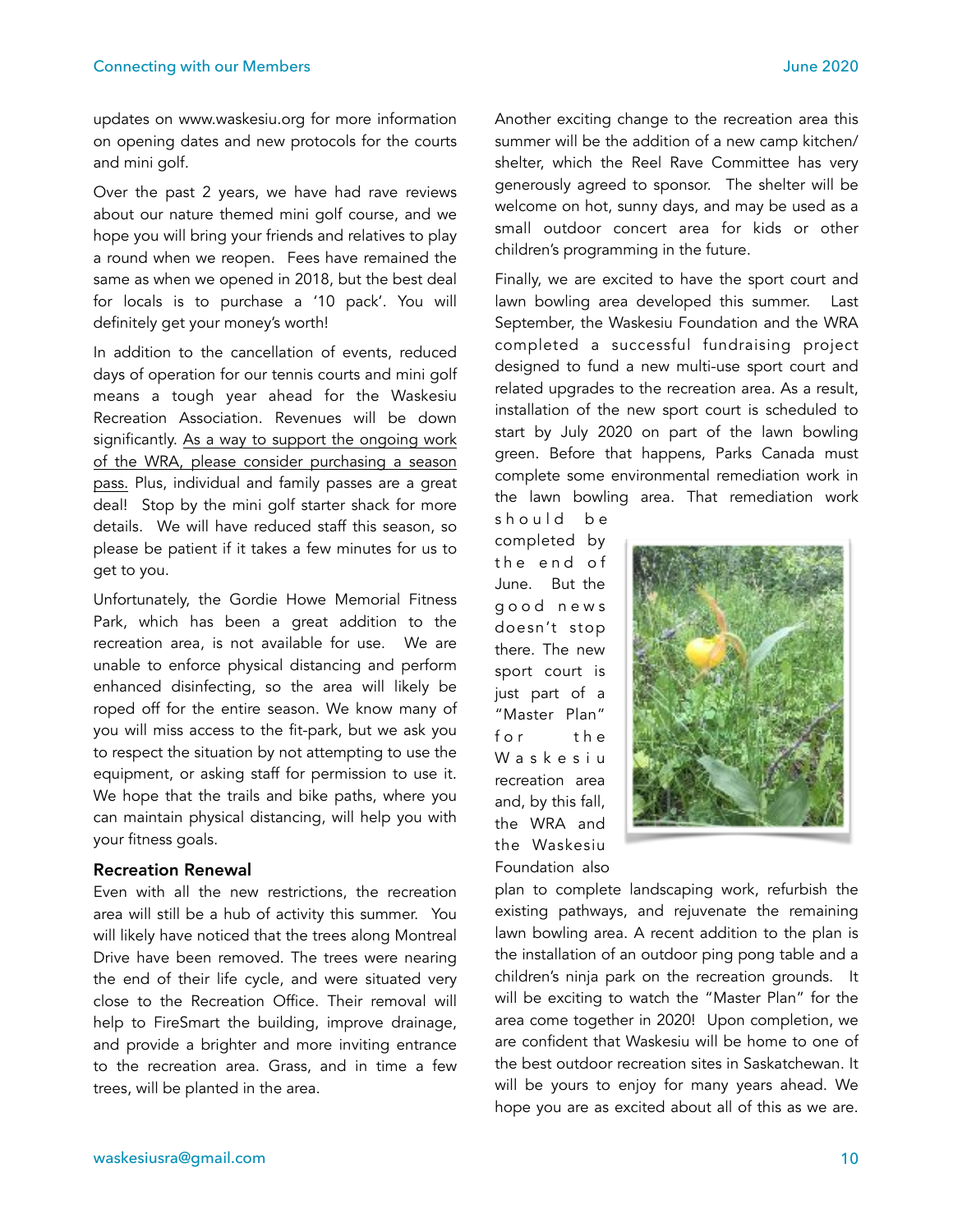To learn more about the Waskesiu Recreation Area Master Plan, or to donate to the Recreation Area Renewal Project, please go to: www.waskesiufoundation.ca

We are all responsible for containing the spread of Covid-19 by following recommended health guidelines. If you are not feeling well, please stay home. When out enjoying the fresh air and Waskesiu's recreational activities, please remember to honour the physical distancing rules by staying 6 feet away from the next participant - and that means no group gatherings either before or after play. Finally, wash or sanitize your hands frequently. We are all in this together. Stay safe, but have fun!

Waskesiu Recreation office number: 306-663-5410 Cell number: 306-941-9725 Email: waskesiurecreation@gmail.com Facebook: https://www.facebook.com/WCC.WRA/ Instagram: waskesiurecreation Snapchat: waskesiurec

# **The Waskesiu Heritage Museum**

Plans for the Waskesiu Heritage Museum are, of course, affected by the pandemic. Unfortunately, we are unable to open our buildings as usual. However, you are welcome to stroll our grounds, see our iconic shack tent exhibit, peruse the signage, and enjoy a takeout coffee or ice cream cone from a local shop in our camp kitchen. Our manager, Gary Provencher, is with us to coordinate the changes forced on us by the pandemic restrictions this summer.

Another way to experience the history of Waskesiu from the opening of Prince Albert National Park in 1928 to now is through our online resources. Our website, [https://waskesiuheritagemuseum.org/](https://waskesiuheritagemuseum.org/home) [home,](https://waskesiuheritagemuseum.org/home) was refreshed last year and contains a section on selected Artifacts. New to the website is Heritage Moments, an updated, online version of the popular, out-of-print walking tour of Waskesiu



[townsite. From a map on the landing page, https://](https://waskesiuheritagemuseum.org/heritage-moments) [waskesiuheritagemuseum.org/heritage-moments,](https://waskesiuheritagemuseum.org/heritage-moments) you can access archival photos, information, and stories about fourteen heritage sites. Take your mobile device and head out for a walk into the past with this resource. We would love to hear your feedback or suggestions for how to expand or improve this virtual guide.

Also you can find the Waskesiu Heritage Museum on Facebook, Twitter (@WaskesiuMuseum), and Instagram. Throughout the winter, weekly postings shared photos, information, and stories about Waskesiu. We enjoyed your comments and lively discussions over the winter. You have a wealth of stories and we appreciate you sharing them with us through social media. Check out our postings this summer on one of these social media channels.



We are so grateful for how supportive our community is of the Museum through bringing visitors, attending our events, and donating artifacts. Your support of our annual fundraisers is especially critical: community bingos and the kayak raffle and Yard Sale. These fundraisers are cancelled for this year but don't worry! Bingo and the Yard Sale will resume next summer and our raffle will feature an extra special kayak in 2021 thanks to local artist, Ernie Scoles. We are also unable to host the annual Heritage Day celebrations and concession at the Three Island Paddle, but will resume these activities again when allowed. We will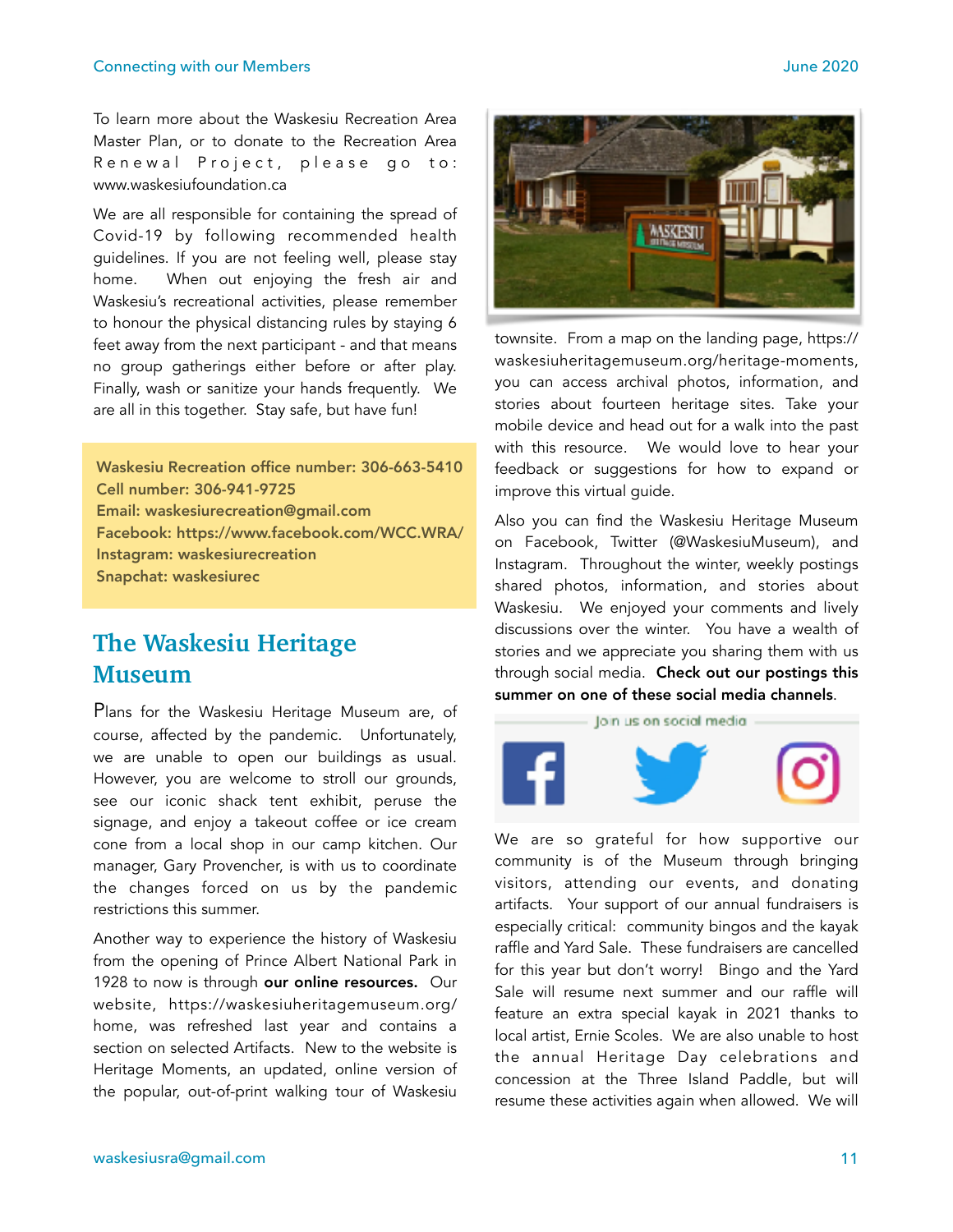#### **Connecting with our Members Connecting with our Members Connecting With Connecting With Connection Connection**

still be delivering the Vacationland News Cabin Stuffer to your doorstep as usual this spring. If you want to support Museum projects financially, you can use the "donate" button on the Waskesiu Foundation's website:

([https://www.waskesiufoundation.ca/\)](https://www.waskesiufoundation.ca/) and receive a receipt for your donation.



If you need to speak with us, please use the contact form on our website or Facebook Messenger and we will respond promptly. Please enjoy this

modified summer season and kindly follow guidelines to keep everyone safe and well.

## **Friends of the Parks (FOP)**

*Carol Crowe, Director for Friends of the Park, Waskesiu* 

#### *Who are we?*

Friends of Prince Albert National Park is a non-profit organization dedicated to enhancing public awareness, appreciation, and enjoyment of the cultural and natural heritage of Prince Albert National Park in order to preserve and protect such heritage for future generations. Friends of the Park exhibits, and cultural programming enhance the visitor experience and foster appreciation for park heritage.

*What do we have planned for Summer 2020?*  Our bookstore will be open June 26<sup>th</sup> . With all the adaptions and changes needed to prevent the spread of Covid-19, we are excited to bring as much as possible to you online through our facebook page as well as curb-side pickup. We are also looking at providing delivery.

This year we are celebrating the cultural heritage of Indigenous peoples, and connecting with the communities around us through Language and the land. We plan to do this through the development of our new Cultural Room in the bookstore, which will showcase some of the

stories from Indigenous Elders and families from the area. We will be offering Cree Land-based Language courses, bringing Indigenous Elders to teach Cree in a variety of ways, which will be shared through our social media.

We are also showcasing the amazing Story of Anahareo, Grey Owl's wife, an Indigenous matriarch role model. This story will connect Anahareo to her role of protecting and preserving our beautiful wetlands through a new puppet show about Rawhide and JellyRoll, the two beaver her and Grey Owl raised from pups.

Friends of the Park plans to launch a new membership program that celebrates Unity and all the cultures that visit Prince Albert National Park. As that relationship emerges, we will look to our community for ideas and ways to celebrate Unity whether its through dance, the land, or just connecting over a campfire and hotdogs!

Our President Ernie Scoles, Cree Artist, is looking at ways to bring more diversity to our Board, please contact us if you are interested in serving FOP with us.

Visit our Facebook page to keep in touch. Look for me at the bookstore as I will be there all summer for the first time. carolcrowe26@gmail.com

# **The Waskesiu Golf Course**

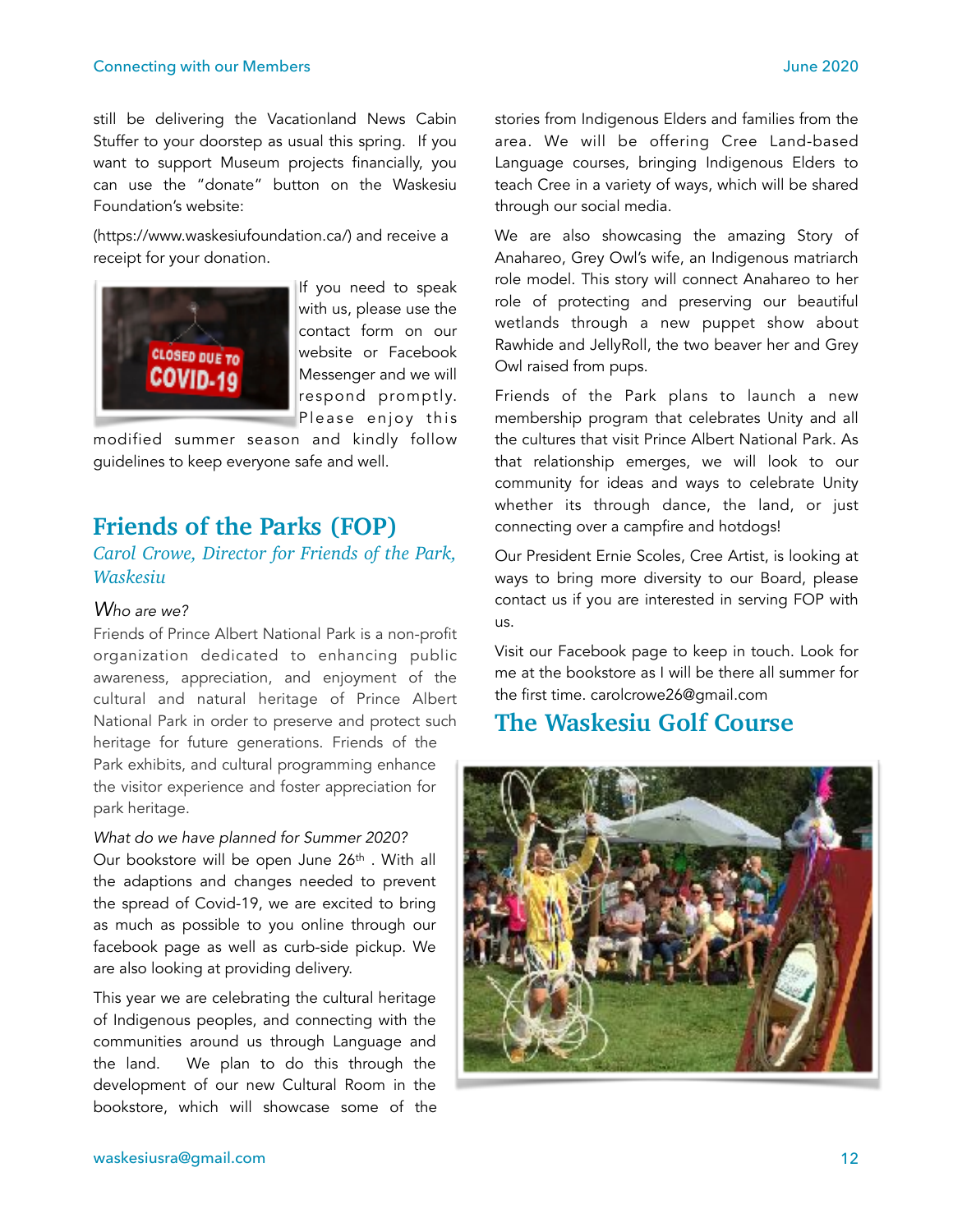#### Mike Ryan, President, Lobstick Golf Club Inc

Greetings from Waskesiu Golf Course, as a completely nonprofit organization, we have privilege of overseeing the operations and maintenance of one the oldest Stanley Thompson designed golf courses in Western Canada. Along with being able to offer the public a complete golf facility, we also have food and beverages available to the public.



Unfortunately, due to the COVID pandemic, like everyone else we have had to reduce and/or temporarily close some of our normal offerings. Our Management team has taken all measures to ensure that the course is safe for staff, patrons, and visitors alike. You will notice some changes up and around the course which was required to safeguard the area and our guests. The closing of our portion of the Red Deer Trail to ensure Social Distancing, is one example.

We were hoping to introduce new menus at both of our food establishments, the Clubhouse and the 10th hole. For this season, we will have the 10th hole operational as usual in June, but we will be adjusting the service offerings at the Clubhouse. There will be no sit down dining or full meal service for the 2020 season. What we will be offering is a lounge style service, including full beverage service with appetizer menu options.

On the plus side, we have one of the best maintained courses in the province. If you are a golfer, we offer many different options of green fees, memberships and punchcards. A 10 stall driving range, practice bunker and putting green. We also offer Junior golf lessons in July for the kids looking to get into golf. Our Head Professional also offers golf lessons to beginners and even the better players have been known to get a quick fix.

If you are a non-golfer, but enjoy shopping, be sure to check out the full selection of ladies & men's clothing at the Pro Shop. We are following all Covid regulations in the retail area, so our fitting room will not be available. The Pro Shop also offers gift cards should you have trouble finding the right gift for that someone in your family.

We hope to see you out at the course this season. Please be assured that we are following all Saskatchewan Health Guidelines in regards to Covid to keep everyone safe.



# About the WSRA . . .

The Waskesiu Seasonal Residents Association (WSRA) is a not for profit association. We work with Parks Canada, the Waskesiu Community Council and other organizations and officials within Prince Albert National Park (PANP) on matters that concern the cabin and cottage owners who are seasonal residents in the Waskesiu townsite.